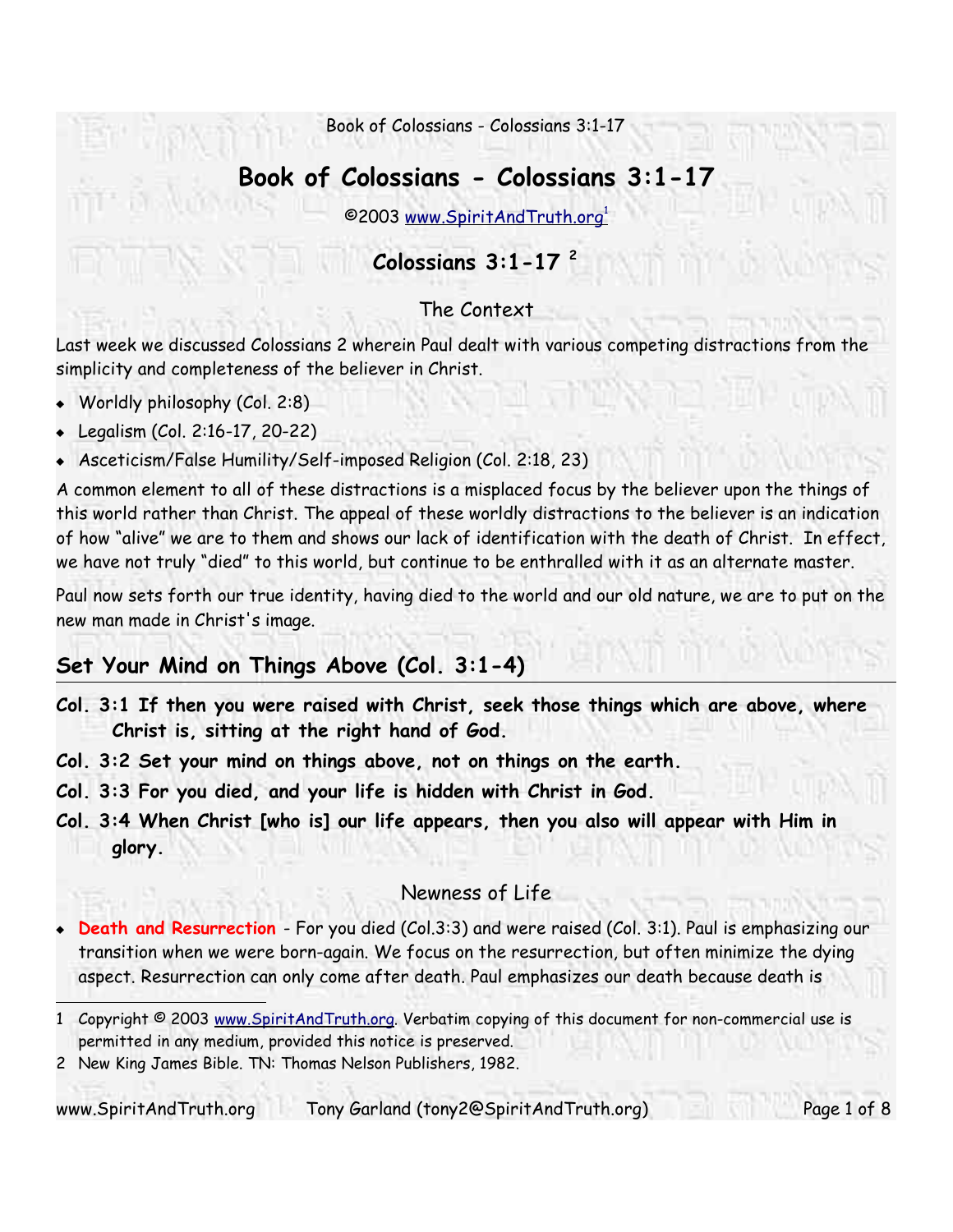characterizes by a total inability to respond to external stimuli.

- **Confused Identity** We are all excited about 'life in Christ,' but where is our true identification? Where do we 'set our minds?' "Set your mind" (φρονεiτε) is **present**, active, imperative: "**be continually** setting your mind". The idea is "to direct one's mind to a thing, to seek, to strive for."<sup>3</sup>
- Why do we call ourselves "Christians," but then live like the world?
- **Seeking God's Hand or Face?** Why don't we live lives which are commensurate with the message of Christ? Could it be that we want "God's goods," but not God Himself. Could it be that we seek to identify with His blessings, but not with His experience?
- **Life Hidden with Christ** If our life is "in this world," then we have not died and our life is not truly "hidden with Christ." We are worshiping a false God: our desires, the appeal and applause of the world in the place of the One True God. How does this compare with Christ [who is] our life (Col. 3:4)? Hidden: concealed from human eyes because it is laid up in heaven<sup>4</sup> The idea is that the life of the believer is kept safe. 5
- **Paul's Implied Question** If then you were raised with Christ, why are you acting like you did prior to your death? How did you rise with Christ, yet skip death? Resurrection can only come after death. Do you still need to die? Have you bypassed a key step of identification with our Lord? Are you truly His?

### Torn Between Two Lovers (Idolatry)

As Christians, are we torn between our love for the world and our love for God? Are we seeking intimacy with this world before intimacy with God? This is idolatry.

 **A Doomed Love Affair** - When we set our minds on the things of the world, we are, in effect, chasing the wrong lover. History is a continual reminder that Christians are not of this world. Within restricted geographical areas and periods Christianity may be tolerated or even flourish, but Jesus explained the general outcome would be one of enmity, "If you were of the world, the world would love its own. Yet **because you are not of the world,** but I chose you out of the world, **therefore**

www.SpiritAndTruth.org Tony Garland (tony2@SpiritAndTruth.org) Page 2 of 8

<sup>3</sup> Strong, James. The Exhaustive Concordance of the Bible : Showing Every Word of the Test of the Common English Version of the Canonical Books, and Every Occurence of Each Word in Regular Order. electronic ed. Ontario: Woodside Bible Fellowship., 1996.

<sup>4</sup> Arndt, William, F. Wilbur Gingrich, Frederick W. Danker, and Walter Bauer. A Greek-English Lexicon of the New Testament and Other Early Christian Literature : A Translation and Adaption of the Fourth Revised and Augmented Edition of Walter Bauer's Griechisch-Deutsches Worterbuch Zu Den Schrift En Des Neuen Testaments Und Der Ubrigen Urchristlichen Literatur, Page 454. Chicago: University of Chicago Press, 1996, c1979.

<sup>5</sup> Louw, Johannes P., and Eugene Albert Nida. Greek-English Lexicon of the New Testament : Based on Semantic Domains. electronic ed. of the 2nd edition., LN 93.615. New York: United Bible societies, 1996, c1989.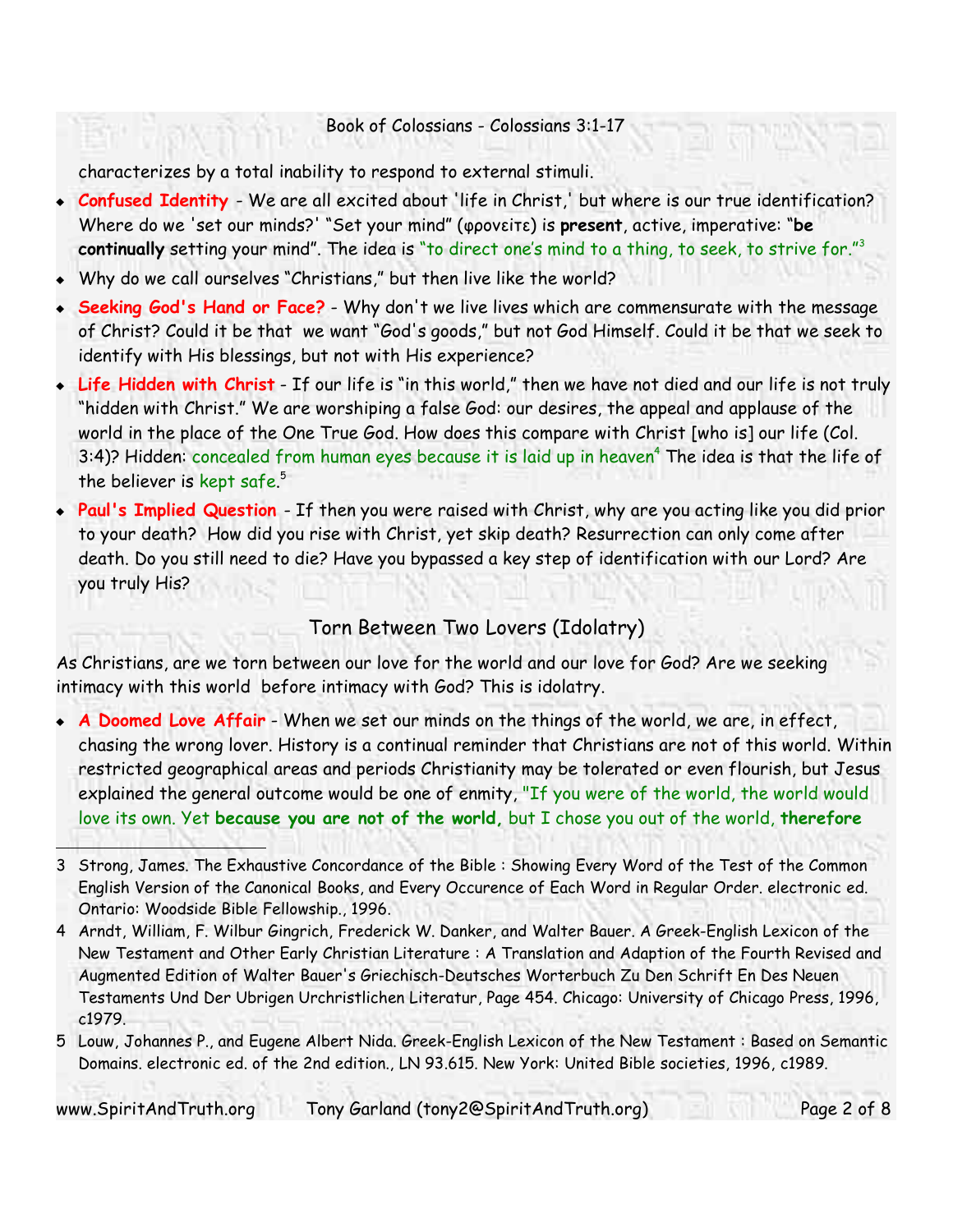**the world hates you.** "Remember the word that I said to you, 'A servant is not greater than his master.' If they persecuted Me, they will also persecute you. If they kept My word, they will keep yours also.'" (Joh 15:19-20). We are essentially like the nation Israel, chasing a false god with empty promises and who will not deliver. Meanwhile we are not giving our entire focus to the One True God Whom we claim died for us. Like Israel, our love affair with this false god is guaranteed to turn sour as the world turns on us.

- **World is an Unworthy Lover** The world is not worthy of the attention of those who are Christs. Women received their dead raised to life again. And others were tortured, not accepting deliverance, that they might obtain a better resurrection. Still others had trial of mockings and scourgings, yes, and of chains and imprisonment. They were stoned, they were sawn in two, were tempted, were slain with the sword. They wandered about in sheepskins and goatskins, being destitute, afflicted, tormented-- **of whom the world was not worthy**. They wandered in deserts and mountains, [in] dens and caves of the earth. And all these, having obtained a good testimony through faith, did not receive the promise, (Heb 11:35-39)
- **Earth Dwellers or Aliens?** Claiming to be aliens (sojourners, pilgrims) with citizenship in heaven (Ps. 39:12; Php. 3:20; Heb. 11:13; 1Pe. 2:11), we live our lives like "earth dwellers" (Isa 26:21; Lu 21:35; Re 3:10; Re 6:10; Re 11:10; Re 12:12; Re 13:8; Re 13:12; Re 13:14; Re 14:6; Re 17:8) whose focus and goals are the things of the earth. Yet, like the Levites of the OT, believers have been made priests unto God (1Pe. 2:5-9; Rev. 1:6; 5:10; 20:6). Those primary purpose of a priest is to minister to God. We have no inheritance in the world: Then the LORD said to Aaron: "**You shall have no inheritance in their land**, nor shall you have any portion among them; **I [am] your portion and your inheritance** among the children of Israel. (Nu 18:20)
- **Stunted Sanctification** We want eternal life, but our lives evidence an unwillingness to 'die to the world.' We want to 'dabble with God' while keeping our head, hands, and feet firmly planted in this world. We cannot grasp what God has for us because we will not let go of what we are chasing or have obtained from the world. We are like the proverbial monkey with his fist stuck in a jar grasping a banana which he will not let go. The result is a stunted sanctification - we are not truly set apart to God.
- **Response to Persecution** Those who have not yet "died to the world" will have the greatest challenge in times of persecution as they must "die all over again." If we have truly died to the world through Christ, then we are already dead and nothing more can be taken from us (Rev. 12:11).

#### We will appear with Christ in Glory

 **Christ is Our Life** - He is the resurrection and the life (John 11:25) and the only path to eternal life (John 14:6).

**Our body will be transformed** - Brethren, join in following my example, and note those who so walk,

www.SpiritAndTruth.org Tony Garland (tony2@SpiritAndTruth.org) Page 3 of 8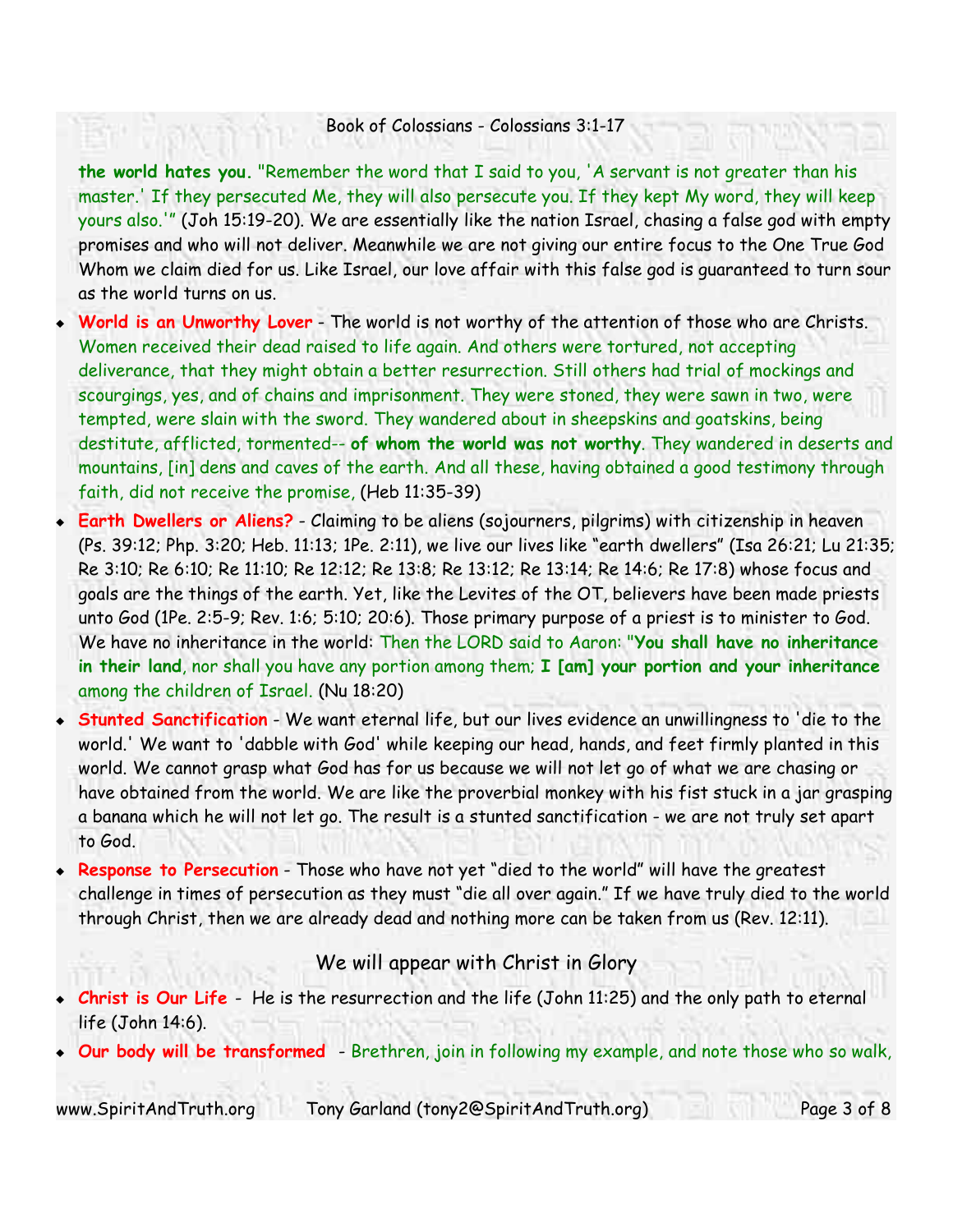as you have us for a pattern. For many walk, of whom I have told you often, and now tell you even weeping, [that they are] the enemies of the cross of Christ: whose end [is] destruction, whose god [is their] belly, and [whose] glory [is] in their shame--who **set their mind on earthly things.** For **our citizenship is in heaven**, from which we also eagerly wait for the Savior, the Lord Jesus Christ, who will **transform our lowly body that it may be conformed to His glorious body**, according to the working by which He is able even to subdue all things to Himself. (Php 3:17-21). The creation eagerly awaits our revealing, the redemption of our body (Rom. 8:18-23).

### **Put Off the Old Man (Col. 3:5-11)**

- **Col 3:5 Therefore put to death your members which are on the earth: fornication, uncleanness, passion, evil desire, and covetousness, which is idolatry.**
- **Col 3:6 Because of these things the wrath of God is coming upon the sons of disobedience,**
- **Col 3:7 in which you yourselves once walked when you lived in them.**
- **Col 3:8 But now you yourselves are to put off all these: anger, wrath, malice, blasphemy, filthy language out of your mouth.**
- **Col 3:9 Do not lie to one another, since you have put off the old man with his deeds,**
- **Col 3:10 and have put on the new [man] who is renewed in knowledge according to the image of Him who created him,**
- **Col 3:11 where there is neither Greek nor Jew, circumcised nor uncircumcised, barbarian, Scythian 6 , slave [nor] free, but Christ [is] all and in all.**
- **Put to Death** The old man with his ungodly passions and practices is dead. Being dead, he no longer responds to the world (external stimuli). Are we attempting to walk toward Christ while dragging a dead corpse (the old man) with us? Cut him away! "He's dead Jim!"
- **Idolatry** Paul identifies covetousness as idolatry (πλεονεξίαν is from πλεονέκτης, "one eager to have more, especially what belongs to others" $^7$  This word is itself made up of two Greek words meaning "much or more" and "to have or hold on to.") In contrast, dead men should be characterized by an inability to hold on to the things of the world. The common element to the sinful actions Paul lists is an underlying desire. This desire is self-directed rather than God-directed. It is dedicated to the service of self rather than God and is therefore, idolatry: the service of a false god.
- **Wrath Coming**  The wrath of God is coming in two specific ways. Firstly, upon the earth in a

www.SpiritAndTruth.org Tony Garland (tony2@SpiritAndTruth.org) Page 4 of 8

<sup>6</sup> Scythians were considered the wildest of Barbarians (those who spoke a foreign, unknown tongue).

<sup>7</sup> Strong, James. The Exhaustive Concordance of the Bible : Showing Every Word of the Test of the Common English Version of the Canonical Books, and Every Occurence of Each Word in Regular Order. electronic ed. Ontario: Woodside Bible Fellowship., 1996.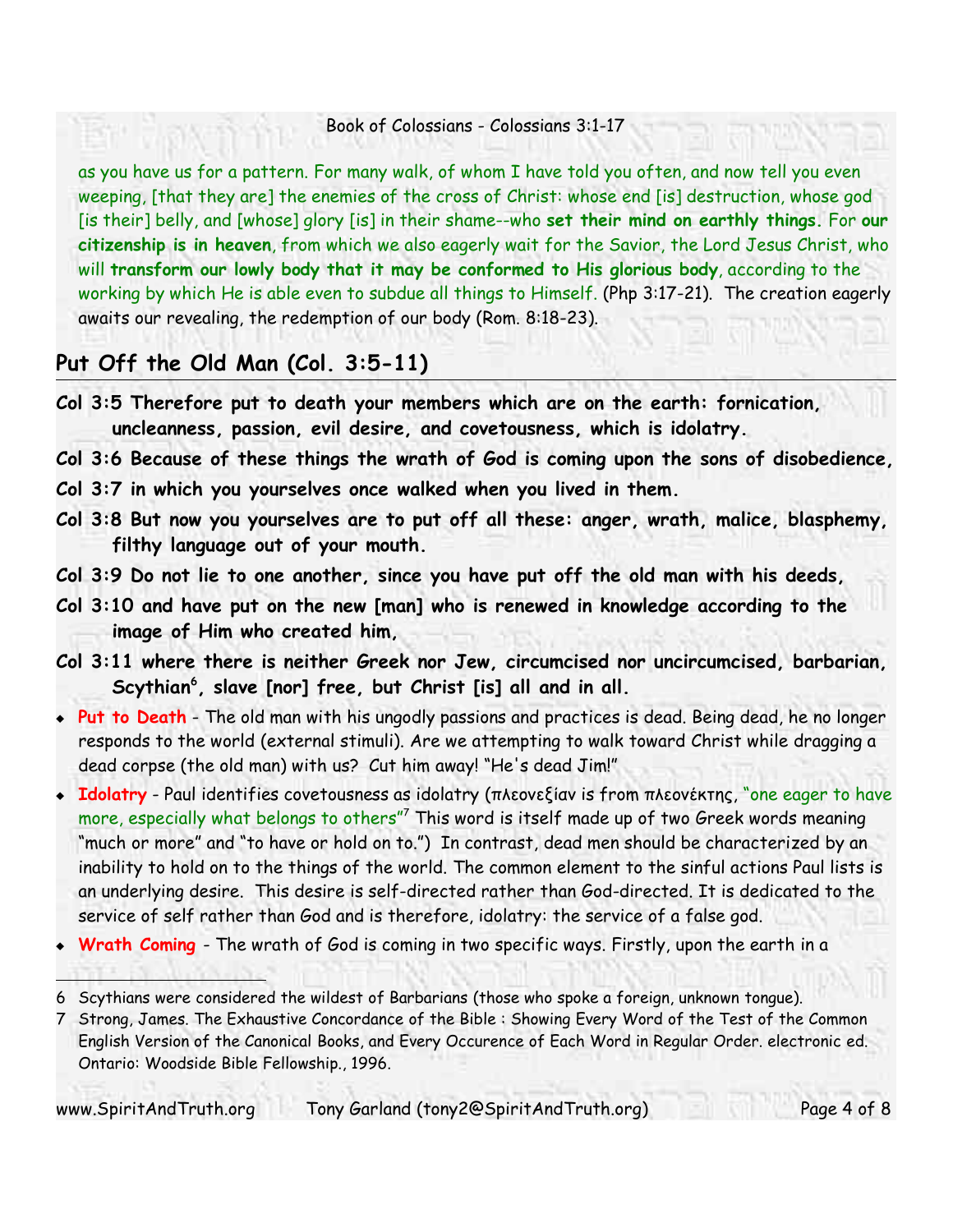specific time of judgment known as the Tribulation (Isa. 13:9, 13; 63:3; Rev. 6:16-17; 15:1; 16:7; 19:15). Secondly from God's wrathful judgment. Believers are saved from both of these: from the outpouring of God's wrath on the earth by the appearance of Christ (1Th. 1:10; 5:2-11) and from the wrath of God's judgment by the blood of Christ (Rom. 5:9).

- **Sons of Disobedience** Nonbelievers are subject to God's wrath (Jn 3:36 ; Ro 1:18 ; 2:8 ; Eph 5:6 ; 1 Th 2:14–16 ; Re 14:9–10). It is impossible for nonbelievers to please God. For those who live according to the flesh **set their minds** on the **things of the flesh**, but those [who live] according to the Spirit, the **things of the Spirit.** For to be carnally minded [is] death, but to be spiritually minded [is] life and peace. **Because the carnal mind [is] enmity against God; for it is not subject to the law of God, nor indeed can be. So then, those who are in the flesh cannot please God**. (Ro 8:5-8).
- **filthy language** Are people whose language is filled with cursing sensitive and aware to their use of each filthy term? Generally not. They are desensitized. In a similar way today, many believers have no idea they are utilizing terms which from God's perspective are a violation of the 3<sup>rd</sup> commandment (Ex. 20:7). We may not think our language is filthy, but the question is does God?
- **Put Off, Put On** to unclothe ourselves of the practices of the old man, having been clothed with the new man. In our born-again experience, the old man was killed (died with Christ) and new man was created (2Cor. 5:17; Gal. 6:15). The old man with his ungodly passions and practices is dead. Being dead, he no longer responds to the world (external stimuli). Both the old man and the new man are created in God's image (Gen. 1:26), but the new man is continually being renewed in knowledge according to the image of Christ. We are not to walk any longer as unbelievers do (**Eph. 4:17-20**). 8
- **Renewed in Knowledge** aπεκδυσάμενοv, present, passive, participle the one continually being renewed. A work in progress, continually undergoing renewal. Our knowledge (epignwsin, understanding) is intimately involved. Christian sanctification is not primarily experiential. It involves a renewal of our understanding. Where does that renewed understanding come from? The Word of God (John 8:31-33). Contrary to the teachings of many in Christianity today, scripture does not attribute renewal to experience. This is a post-modern emphasis which is foreign to scripture. ("My truth is my truth and your truth is your truth. My truth is based on my experience - what works for me.") Instead, scripture reveals a single objective standard: God's Truth, which all believers are to be renewed by. This process requires the use of the mind since it involves knowledge and understanding (Col. 1:9; John 17:3; 2Cor. 3:18; 4:6; Eph. 4:23-24). This knowledge includes an intimate familiarity: **1Jn 2:3-6**. We cannot be conformed into an image we do not know!
- **according to the image of Him who created [the new man]** The new man was not "made with

<sup>8</sup> Notice that the context of grieving the Holy Spirit (Eph. 4:30) implies it is primarily our treatment of other people which is in view. We can grieve the Spirit by our relational sins, all the while thinking we are ourselves seeking God.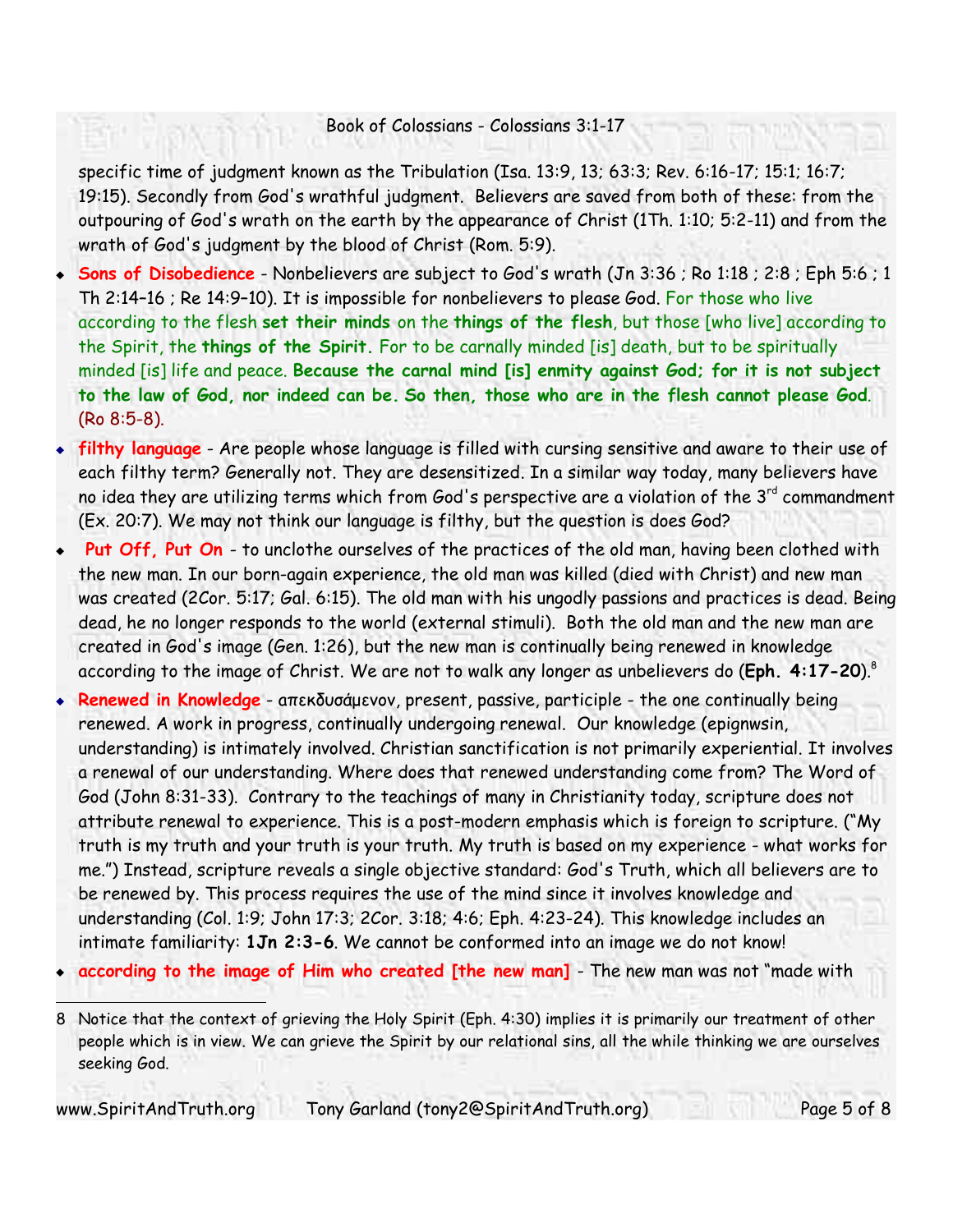[human] hands," but is a direct creation of God. This is why believers are "sons [and daughters] of God" - their born-again origin is not of human means, but a direct generation by God (Joh 1:12; Ro 8:15; 2Co 6:18; Ga 4:7; 1Jo 3:1; Re 21:7). This is why we share the title "son of God," similarly to Adam (Luke 3:38), Christ (Luke 1:35), and the angels (Ge 6:2; Job 1:6; Job 2:1; Job 38:7; Ps 89:6). It is our destiny - we are predestined - as believers to be conformed into the image of Christ (Ro 8:29; 1Co 15:49; 2Co 3:18; Php 3:21).

 **neither Greek nor Jew** - Old distinctions are done away with by our position in Christ. There is no distinction in value or standing among those who are in Christ (Rom. 10:12; Gal. 3:28; Eph. 2:11-18). Yet role distinctions remain (Gen. 3:16; Ecc. 9:9; Eph. 5:22, 25; Col. 3:18-4:1; 1Ti. 2:12).

### **Put On the New Man (Col. 3:12-17)**

- **Col 3:12 Therefore, as [the] elect of God, holy and beloved, put on tender mercies, kindness, humility, meekness, longsuffering;**
- **Col 3:13 bearing with one another, and forgiving one another, if anyone has a complaint against another; even as Christ forgave you, so you also [must do].**
- **Col 3:14 But above all these things put on love, which is the bond of perfection.**
- **Col 3:15 And let the peace of God rule in your hearts, to which also you were called in one body; and be thankful.**
- **Col 3:16 Let the word of Christ dwell in you richly in all wisdom, teaching and admonishing one another in psalms and hymns and spiritual songs, singing with grace in your hearts to the Lord.**
- **Col 3:17 And [whatever] you do in word or deed, [do] all in the name of the Lord Jesus, giving thanks to God the Father through Him.**
- **Tender mercies** the things we are to put on are tender (gentle and restorative) mercies (undeserved favor). Our problem in our culture (and therefore our worldly Christianity) is we have an unbiblical notion of "our rights." Mercy and rights are incompatible: you cannot exalt your "rights" and at the same time exercise mercy because mercy is undeserved. If God were to exercise His "rights," there would be none saved. Notice how each of the following words places a burden on the one exercising the mercy: humility, longsuffering, bearing, forgiving, love (suffers long, thinks no evil, bears all things, endures all things, etc. 1Cor. 13:4).
- **Bearing** Carrying a burden. Christian fellowship is not a detached solo experience. It is not like a lone rock climber ascending the heights to meet with God on the pinnacle. It is a "group trek" through the wilderness where more capable and mature members help the weak and struggling near the back of the pack. Victory and elevation of any individual which comes at the neglect or loss of

www.SpiritAndTruth.org Tony Garland (tony2@SpiritAndTruth.org) Page 6 of 8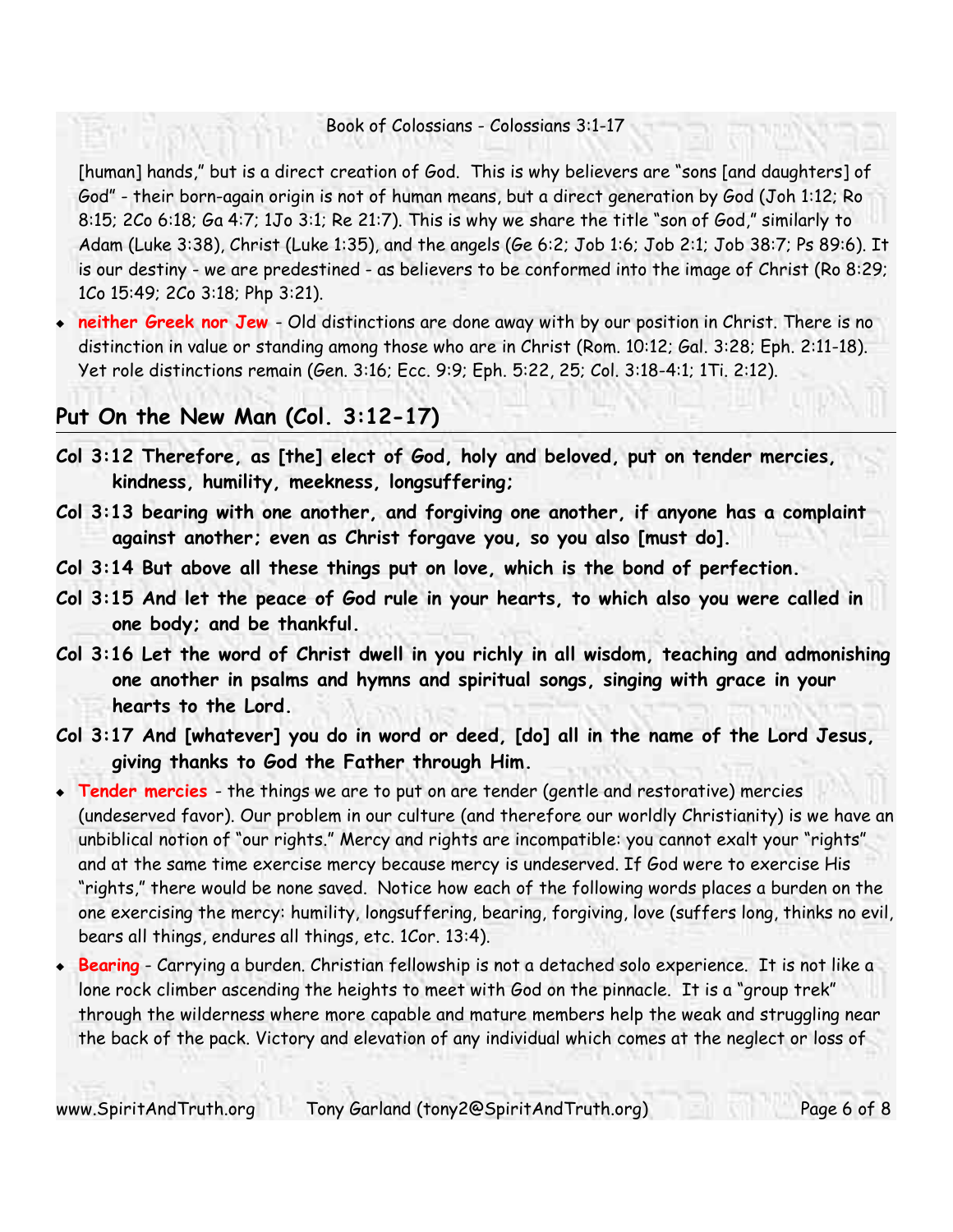another is out of God's will.

- **Forgiving** Probably the largest inhibitor to growth in the body of Christ is lack of forgiveness. Lack of forgiveness destroys relationship, which grieves the Spirit (Eph. 4:30-32). Many believers who nurse a sin are blissfully unaware of the sin. You can teach on it until the "cows come home" and they'll even tell you what great teaching it was, but then go right on in their old pattern - never suspecting that the very topic God's Word is dealing with is a problem for them. And so it is with lack of forgiveness. One clue for detecting lack of forgiveness in our own life: do we repeat the same statements (often veiled accusations)? Do the same themes or people rise to the surface in our discussions with others? There should be no room for "repeat business" in the believer's heart.
- **even as Christ forgave** We gratefully reach out for the forgiveness which we have in Christ, but refuse to forgive much more trivial matters (Mtt. 18:28). God, Who is in a perfect position to judge has forgiven us, but we, who are faulty judges, refuse to forgive others. Even when we say we have forgiven someone, our actions indicate otherwise - we continue to hold on to the offense.
- **bond of perfection** Bond (σύνδεσμος, that which binds together). It is used to describe ligaments by which the members of the human body are united together. Perfection (τελειότητος, reaching the end or goal, reaching maturity). Love is the "glue" which holds the mature believer together with other believers in situations which would typically result in separation. When relational difficulties arise, our flesh which is self-seeking, urges us to walk away from the situation and "blow it off." This is one reason why we have such an independent, isolationist culture. We are optimizing the individual at the expense of society. So it is within families, so it is within churches, so it is within the nation and world. We disguise this by many fancy words (independence, freedom, etc.) but it is simply the sin of selfishness. It is a sign of our immaturity. Why do so many marriages fail? Because true love is lacking and idolization of self reigns instead. True love is sacrificial in nature and has no rights.
- **peace of God** The peace that comes from or originates with God. This peace includes several aspects. 1) We have been reconciled to God and are no longer His enemy (Rom. 5:1). We may not feel this peace, but it is a positional reality which is extremely important. 2) We have the peace which surpasses understanding and is founded on our trust in God (Isa. 26:3; Col. 3:15). 3) We have peace due to a renewed spiritual mind (Rom. 8:6; Php. 4:7). Trust in God is foundational to all of these: You will keep [him] in perfect peace, [Whose] mind [is] stayed [on You], Because he trusts in You. (Isa 26:3).
- **word of Christ dwell in you**  The Word of Christ (God) is to dwell (eνοικείτω, "in [your] house"). It is to "set up residence" and abide in us. In order for the Word to abide in us, we must abide in it (John 8:31-32). Many passages underscore the critical importance of God's Word in the lives of those who are His (Ps 119:105; Ps 119:160; Ps 138:2; Jer 15:16; Ho 4:6; Mt 5:18; Lu 16:17; Lu 24:27; Lu 24:44; Joh 5:39; Joh 8:31; Joh 14:26; Ac 8:35; Ac 17:11; 2Ti 2:15).
- **teaching and admonishing** These are present, active participles: be continually instructing

www.SpiritAndTruth.org Tony Garland (tony2@SpiritAndTruth.org) Page 7 of 8